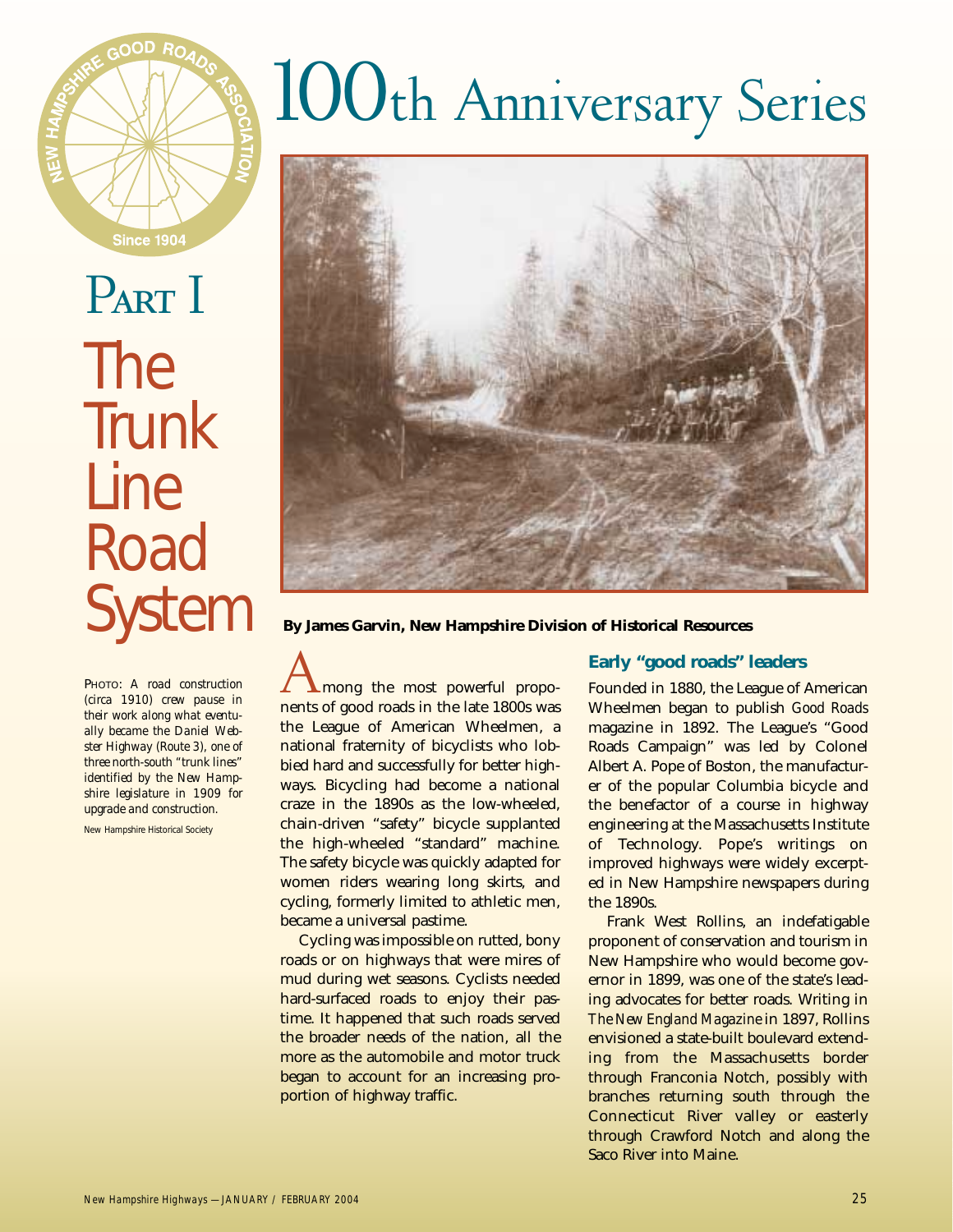"We might have the cooperation of Maine and Vermont in this undertaking," Rollins wrote, "and we might build a magnificent and comprehensive system of boulevards, with a definite aim and purpose, which would appeal to every lover of nature and outdoor life. I would have this boulevard built in the most approved and enduring manner, with a bicycle path at one side for the wheelmen."

### **Envisioning tourism... and the 20th century highway**

In an age when the state's old network of taverns had withered away with the impact of the railroad, Frank West Rollins saw the need for roadside accommodations offering food, shelter, and maintenance.

At suitable intervals, I would have picturesque and well-kept taverns, a treat to the eye as well as a comfort to the inner man. Connected with each tavern there would be a bicycle repair shop and a blacksmith's shop – the two could be combined. At every crossroad or branch road should be a guidepost, not only telling where the road leads to and the distances, but indicating the nearness of any place of interest. *— Frank West Rollins, 1897*

## Even before the advent of the automobile, Rollins had anticipated the essential needs of the twentieth-

century highway. To realize this vision, Rollins recommended the creation of a state road commission like one that had already been established in Massachusetts. He foresaw the state's employment of a chief highway engineer, with assistants in each county who would not only maintain state roads but also train local road agents. He recommended that state government undertake construction of these "boulevards" on the model he described.

#### **Visionary legislative action**

In 1903, the state legislature passed two new laws that radically changed the role of state government in relation to how New Hampshire's highways were constructed and maintained.

True to Rollins' vision, which he had recommended for action only six years before, this new legislation made the following appointments and initiatives a reality in New Hampshire:

- The appointment of the state's first highway engineer
- The creation of the first statewide highway survey
- The designation of certain roads as state highways
- The preparation for the introduction of another bill, to be considered in the next legislative session, that would detail the methods by which the state would construct roads in its own right and in partnership with towns.

#### **Lobbying for three key trunk lines**

In 1903, Governor Nahum Bachelder appointed John W. Storrs – then employed as an engineer by the Boston and Maine Railroad – as the highway engineer for Coos, Carroll, and Grafton Counties. Storrs immediately took up Frank West Rollins' vision of north-south "boulevards" leading from the Massachusetts border to the White Mountains.

Between 1903 and 1905, Storrs worked to persuade a skeptical governor and council of the need for three key roads to run north along the Connecticut, Merrimack, and Saco River valleys, converging near Mount Washington.

## **New Hampshire's first highway "survey"**

The legislation passed in 1903 also called for a survey of highway conditions in New Hampshire. For this task, Governor Bachelder chose



*Shown here in 1890 on Long Pond Road in Concord, Will Virgin (left) and Fred Johnson show off their new Columbia "Light Roadster Safety" bicycles. This revolutionary bicycle weighed 56 pounds, had solid tires, and cost \$135.* 

New Hampshire Historical Society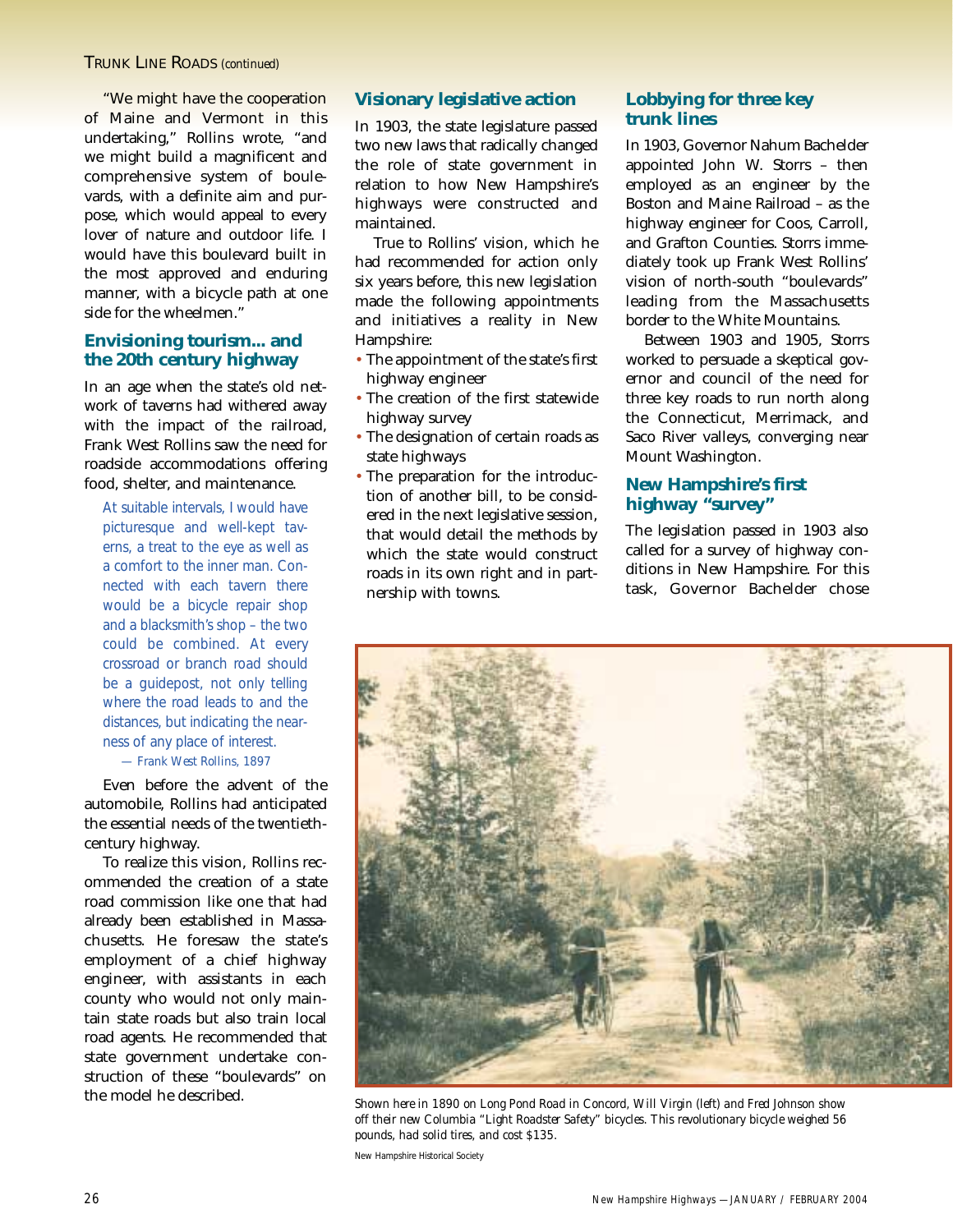# NHGRA 100th Anniversary Series Part I

Arthur W. Dean, a former city engineer of Nashua.

Dean compiled the first highway map of New Hampshire, assessed highway conditions throughout the state, studied and reported upon highway agencies and legislation that already existed in other states, and recommended passage of a law that would extend state highway aid to New Hampshire towns. Then, as now, a few "facts and figures" made a difference.

In 1905, Dean's report secured passage of New Hampshire's first state-aid highway law.

This legislation made the following initiatives and associated responsibilities a reality:

- Towns would be required to make annual appropriations for permanent highway improvements, based on their assessed valuation.
- Towns would be empowered to raise additional highway funds, to be used as a "match" for state funding.
- The state would appropriate funds to match town appropriations, in order to maintain designated "state highways."
- The clear designation of certain roads as "state highways."
- The creation of a new state position: New Hampshire Highway engineer.
- The provision of "consulting services," to be provided by the state highway engineer and his staff, to any town requesting these services.

#### **Establishing New Hampshire's trunk line highways**

In 1905, Governor John McLane appointed Arthur W. Dean the first state highway engineer.

Under Dean's leadership, the legislature adopted plans (in 1909) to create three key north-south routes, which became New Hampshire's first trunk line highways.



*Frank West Rollins, a strong advocate for conservation and tourism in New Hampshire become governor in 1899, and was one of the state's leading advocates for better roads.* 

New Hampshire Historical Society

These first trunk line highways evolved into the Dartmouth College Highway (Route 10) in the west, the Daniel Webster Highway (Route 3) in the middle of the state, and Routes 1A and 16 in the east.

The newly created "highway department" completed improvements on these roads by 1915, and thereupon designated a series of east-west trunk line roads to link the north-south routes. Another law (passed in 1915) required that all bridges built on these trunk lines and cross-state highways have a capacity of at least ten tons.

#### **The horseless carriage**

When New Hampshire legislators passed state-aid highway legislation in 1905, they were aware of the vast change in transportation foretold by F. O. Stanley's ascent of Mount Washington by an automobile in 1899. New Hampshire was rapidly becoming a proving ground for the entire nation about a new mode of transportation: the automobile.

In 1904, the first "Climb to the Clouds" event brought a host of competing individuals (with their "automobiles") to Pinkham Notch to emulate Stanley's grueling drive to the highest peak in the Northeast. Many "motion picture" cameramen recorded this event, and New Hampshire – as well as the automobile – gained significant national exposure.

The following year, the Boston automobile enthusiast Charles J. Glidden instituted the first "Glidden Tour" for the American Automobile Association, which was created that same year. Among its many stops and options, the "Glidden Tour" included a climb of Mount Washington, in an automobile, in its itinerary.

The proprietors of several grand hotels in the White Mountains also made a special effort to attract the gatherings and "conventions" of the growing community of "motorists." Among these visionary New Hampshire hotel operators were John Anderson and John D. Price of Bretton Woods, founders of the worldfamous automobile races at Ormond Beach in Daytona, Florida. Interestingly, in 1904, John Anderson went on record in the press favoring a New Hampshire law that would establish speed limits for "automobiles," as well as fines for violators.

#### **Creating the demand for "good roads"**

Throughout the opening decades of the new century, New Hampshire state government worked continuously to promote tourism that involved the automobile. This effort grew significantly in focus (and expense) during the 1920s and 1930s.

As early as 1907, *New Hampshire Farms for Summer Homes* magazine (one of the early state-funded publications that promoted New Hampshire tourism) was featuring "enticing mountain views as seen from the automobile."

Another early automobile enthusiast (from New Jersey!), W. J. Morgan, also had a significant impact on how New Hampshire could welcome the growing number of "automobilists." W. J. Morgan is also credited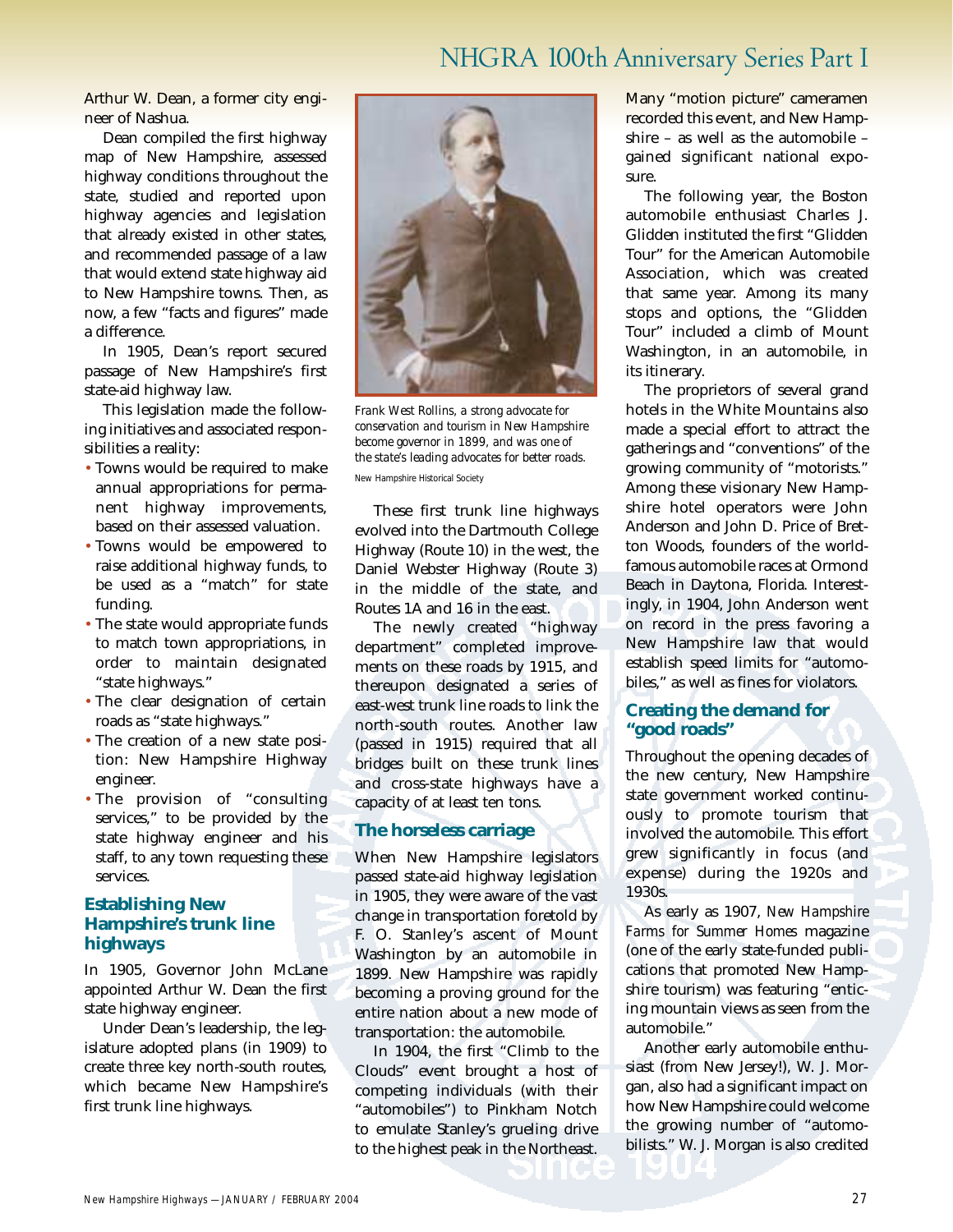#### TRUNK LINE ROADS *(continued)*



*This photo, taken in 1914 along what would eventually become the Daniel Webster Highway (Route 3 ) clearly illustrates the problems faced by early motorists in the opening decades of the 20th century. Federal aid, which first arrived in 1917, enabled state highway engineers to conduct a number of experiments with asphalt binders and concrete pavements on the trunk line highways, and begin "paving" the way for the future.* 

New Hampshire Historical Society

with suggesting the 1904 "Climb to the Clouds" event, and he praised New Hampshire state government for the money it had appropriated for the White Mountain road improvements since 1904.

More good roads in New Hampshire will mean further increase in the arrival of money-spending people, and among them must be figured the large and growing army of automobilists, who have, it seems, decided that New Hampshire is a good place to visit in the summer.

Money spent on behalf of good roads by the state of New Hampshire will be seed well sown, and will surely bring forth results a hundred fold.

*— W. J. Morgan*

#### **Funding the trunk lines**

In 1911, an inspection of New Hampshire highways by an engineer of the federal Office of Public Roads revealed the fact that:

The three trunk lines, now nearing completion, pass through many towns that have shown their public spirit and their pride in the State by contributing their share to the construction of these highways, which are used largely by automobiles from outside the State whose owners pay no taxes in the state and from which the towns mentioned receive no direct benefit whatever.

Under the present law these towns are legally but unjustly bound to maintain these roads, to be ground to pieces and worn out by foreign traffic.

In response to this problem, the 1911 legislature passed a law that appropriated the net income from motor vehicle fees to highway improvements. Two-thirds of that revenue was thus allocated for trunk line highway maintenance. The rest was to be used in cooperation with towns to maintain and support "state-aid" roads.

#### **First state highway commissioner**

The second decade of the twentieth century saw significant changes in how New Hampshire state government understood and responded to road (and bridge) creation and maintenance.

In 1915, after a decade of all "road issues" being the purview of the "governor and council" a new state agency was born. Governor Rolland Spaulding appointed Frederick E. Everett (1876–1951), who had joined the highway department as an engineer in 1906, to the new post of New Hampshire Highway Commissioner. One of his early objectives was the completion of the state's trunk line highways and cross-state highways.

In 1915, virtually all roads in New Hampshire were gravel or waterbound macadam, the latter being roads with wearing surfaces of crushed stone and stone dust, wetted and rolled but not otherwise cemented. In 1911, an inspection by the federal Office of Public Roads revealed some experiments with bituminous binders on selected portions of the trunk line highways.



*Frederick E. Everett, shown here in the late 1940s near the end of his career, was New Hampshire's first Highway Commissioner and served for thirty-four years (1915–1949).*

#### **Federal aid**

In 1917, New Hampshire received the first financial aid under the Federal Aid Road Act of 1916, a law intended to improve mail delivery to rural towns with populations under